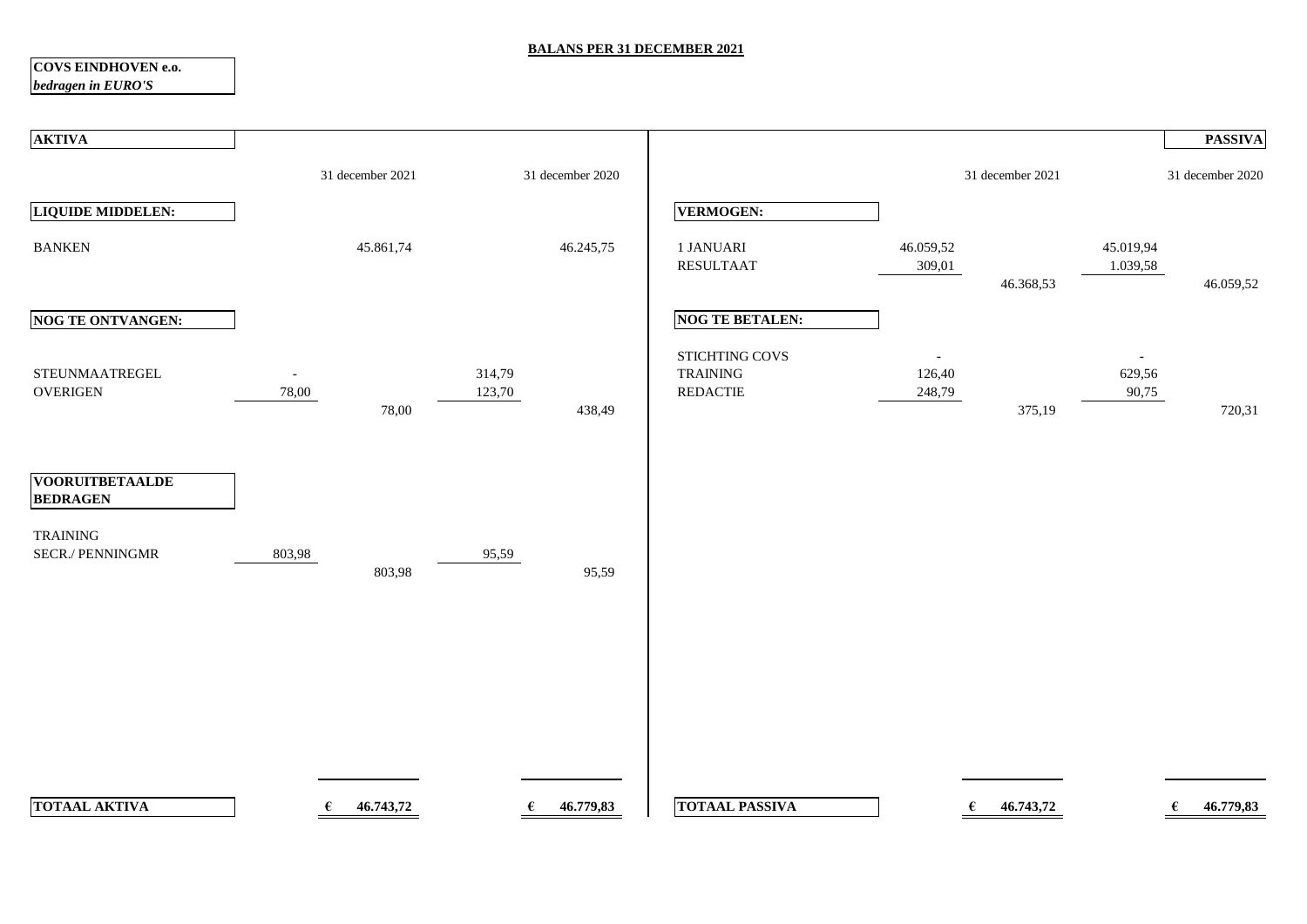## **FINANCIEEL OVERZICHT 2021 + BEGROTING 2022** COVS - EINDHOVEN e.o.

┑

**INKOMSTEN**

|                              | <b>BALANS</b> | <b>MUTATIES</b>          | <b>BALANS</b> | <b>WERKELIJK</b> | <b>BEGROTING</b>         | <b>VERSCHIL</b>          | <b>BEGROTING</b> |  |
|------------------------------|---------------|--------------------------|---------------|------------------|--------------------------|--------------------------|------------------|--|
| <b>OMSCHRIJVING</b>          | 1 januari     | 2021                     | 31 december   | 2021             | 2021                     | 2021                     | 2022             |  |
| <b>CONTRIBUTIE</b>           | 55,00         | 2.667,50                 | 55,00         | 2.667,50         | 2.895,00                 | 227,50-                  | 2.800,00         |  |
| <b>DONATIES</b>              |               |                          |               |                  |                          |                          |                  |  |
| <b>LOTERIJEN</b>             |               | 158,10                   |               | 158,10           | 100,00                   | 58,10                    | 100,00           |  |
| <b>REDACTIECOMMISSIE</b>     |               | 800,00                   |               | 800,00           | 1.100,00                 | 300,00                   | 800,00           |  |
| SPELREGELCOMMISSIE           |               | ۰.                       |               |                  | 100,00                   | $100,00-$                |                  |  |
| TRAININGSCOMMISSIE           |               | ۰.                       |               |                  | 100,00                   | 100,00-                  |                  |  |
| <b>SPORTCOMMISSIE</b>        |               | $\sim$                   |               |                  | $\overline{\phantom{0}}$ | ۰                        |                  |  |
| ONTSPANNINGSCOMMISSIE        |               | $\overline{\phantom{0}}$ |               |                  | $\sim$                   | $\overline{\phantom{a}}$ |                  |  |
| <b>COMMERCIELE COMMISSIE</b> | 68,70         | 395,44                   | 78,00         | 404,74           | 200,00                   | 204,74                   | 200,00           |  |
| <b>TECHNISCH WEEKEND</b>     |               |                          |               |                  |                          | $\overline{\phantom{a}}$ |                  |  |
| <b>CLUB VAN 50</b>           |               |                          |               |                  | $\overline{\phantom{a}}$ |                          |                  |  |
| <b>RENTE</b>                 |               | 0,09                     |               | 0,09             | $\sim$                   | 0,09                     |                  |  |
| <b>DIVERSE OPBRENGSTEN</b>   |               | $\sim$                   |               |                  | 50,00                    | $50,00-$                 | 50,00            |  |
| <b>TOTAAL INKOMSTEN</b>      | 123,70        | 4.021,13                 | 133,00        | 4.030,43         | 4.545,00                 | $-514,57$                | 3.950,00         |  |